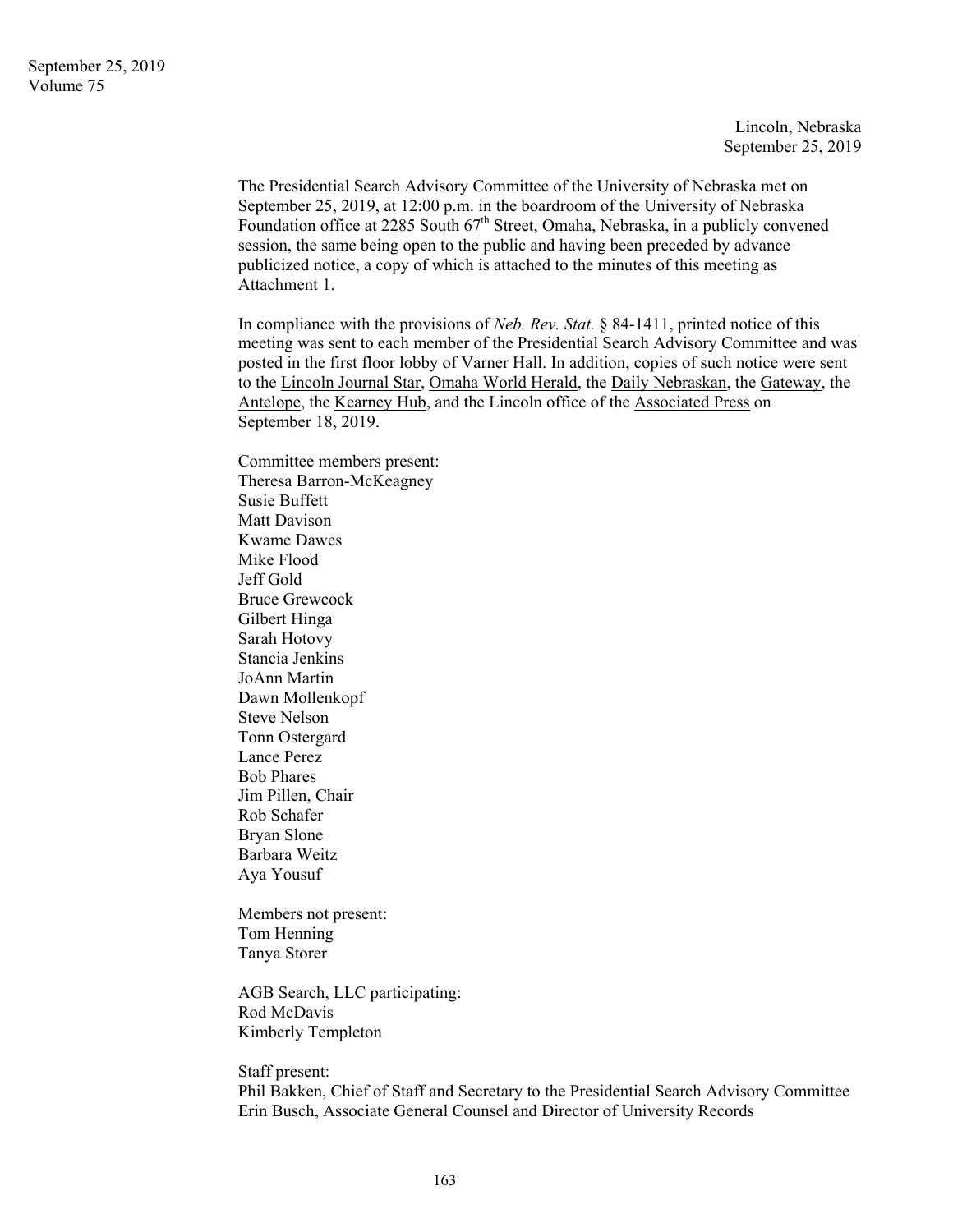| Ι.     | <b>CALL TO ORDER</b>                                                                                                                                                                                                                                                                                                                                                                                                                                                                     |
|--------|------------------------------------------------------------------------------------------------------------------------------------------------------------------------------------------------------------------------------------------------------------------------------------------------------------------------------------------------------------------------------------------------------------------------------------------------------------------------------------------|
| П.     | <b>ROLL CALL</b>                                                                                                                                                                                                                                                                                                                                                                                                                                                                         |
|        | The Presidential Search Advisory Committee convened at 12:06 p.m. in the boardroom of<br>the University of Nebraska Foundation office at 2285 South 67 <sup>th</sup> Street, Omaha, Nebraska<br>on September 25, 2019. Attendance is indicated above.                                                                                                                                                                                                                                    |
|        | Chairman Pillen announced the location of the Open Meetings Act in boardroom.                                                                                                                                                                                                                                                                                                                                                                                                            |
| Ш.     | APPROVAL OF MINUTES AND RATIFICATION OF ACTIONS                                                                                                                                                                                                                                                                                                                                                                                                                                          |
| Motion | Moved by Gold and seconded by Ostergard to approve the minutes of the Presidential<br>Search Advisory Committee meeting on September 10, 2019.                                                                                                                                                                                                                                                                                                                                           |
| Action | Voting Aye: Gold, Grewcock, Hinga, Hotovy, Jenkins, Martin, Mollenkopf, Nelson,<br>Ostergard, Perez, Phares, Pillen, Schafer, Slone, Weitz, Yousuf, Barron-McKeagney,<br>Buffett, Davison, Dawes, Flood. Motion carried.                                                                                                                                                                                                                                                                 |
| IV.    | <b>PUBLIC COMMENT</b>                                                                                                                                                                                                                                                                                                                                                                                                                                                                    |
|        | None                                                                                                                                                                                                                                                                                                                                                                                                                                                                                     |
| V.     | <b>CLOSED SESSION</b>                                                                                                                                                                                                                                                                                                                                                                                                                                                                    |
|        | Closed Session                                                                                                                                                                                                                                                                                                                                                                                                                                                                           |
| Motion | Moved by Yousuf and seconded by Phares that the Committee go into closed session as<br>authorized by Neb. Rev. Stat. § 84-1410 for the protection of the public interest, and to<br>prevent needless injury to the reputation of persons who have not requested a public<br>hearing, for the purpose of holding a discussion limited to the following subject:<br>• Confidential personnel matters involving the search and selection of the President of<br>the University of Nebraska. |
|        | Chairman Pillen asked for a roll call vote.                                                                                                                                                                                                                                                                                                                                                                                                                                              |
| Action | Voting Aye: Grewcock, Hinga, Hotovy, Jenkins, Martin, Mollenkopf, Nelson, Ostergard,<br>Perez, Phares, Pillen, Schafer, Slone, Weitz, Yousuf, Barron-McKeagney, Buffett,<br>Davison, Dawes, Flood, Gold. Motion carried.                                                                                                                                                                                                                                                                 |
|        | Chairman Pillen declared that the closed session would be strictly limited to a discussion<br>of:<br>Confidential personnel matters involving the search and selection of the President of<br>the University of Nebraska.                                                                                                                                                                                                                                                                |
|        | The Committee went into closed session at 12:10 p.m.                                                                                                                                                                                                                                                                                                                                                                                                                                     |
|        | The Committee reconvened the open meeting at 3:15 p.m.                                                                                                                                                                                                                                                                                                                                                                                                                                   |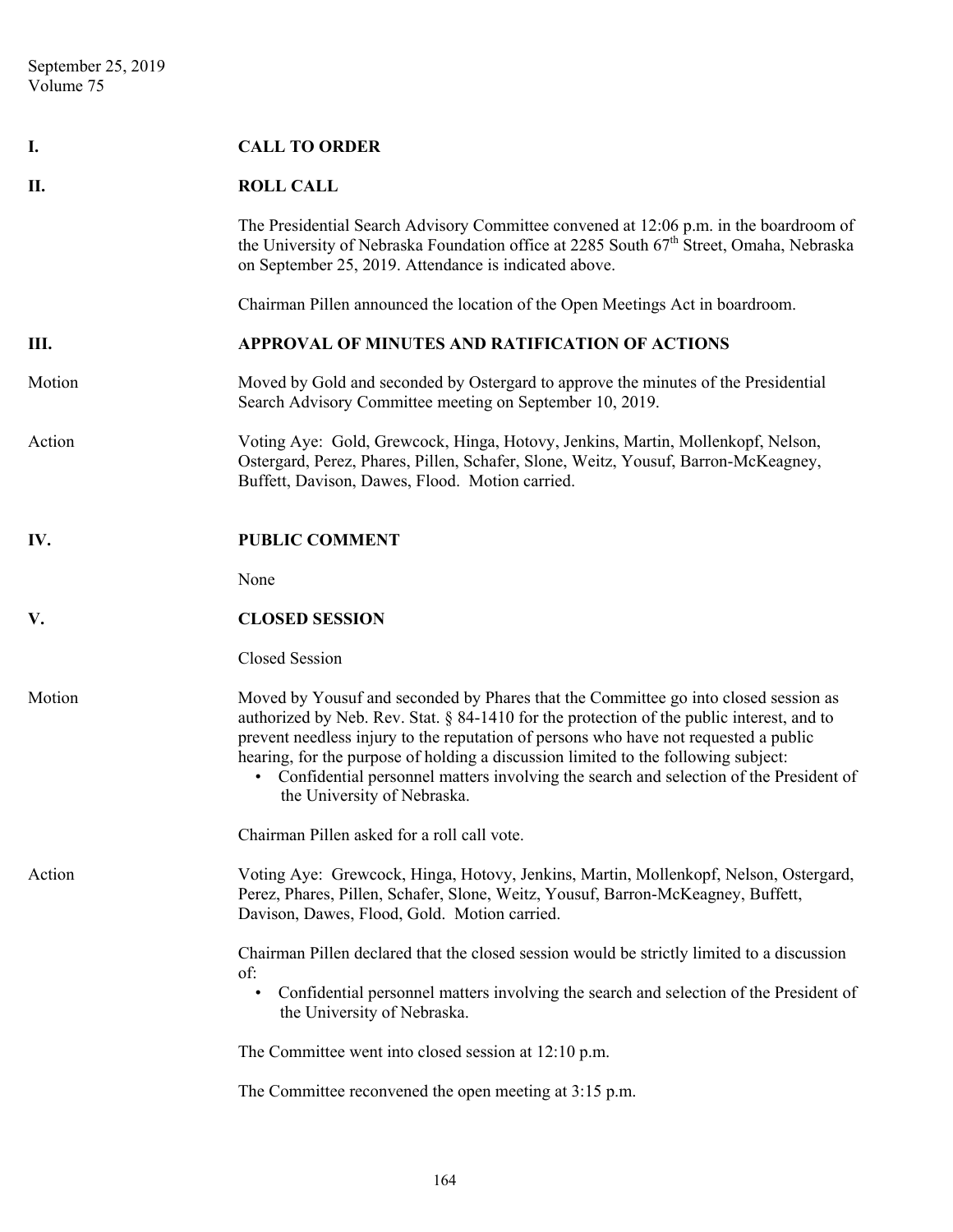September 25, 2019 Volume 75

## **X. ADJOURNMENT**

 There being no further business, the meeting was adjourned by Chairman Pillen at 3:16 p.m.

Respectfully submitted,

Philip J. Bakken Secretary, Presidential Search Advisory Committee

James D. Pillen Chairman, Presidential Search Advisory Committee

 $\mathcal{L}_\text{max}$